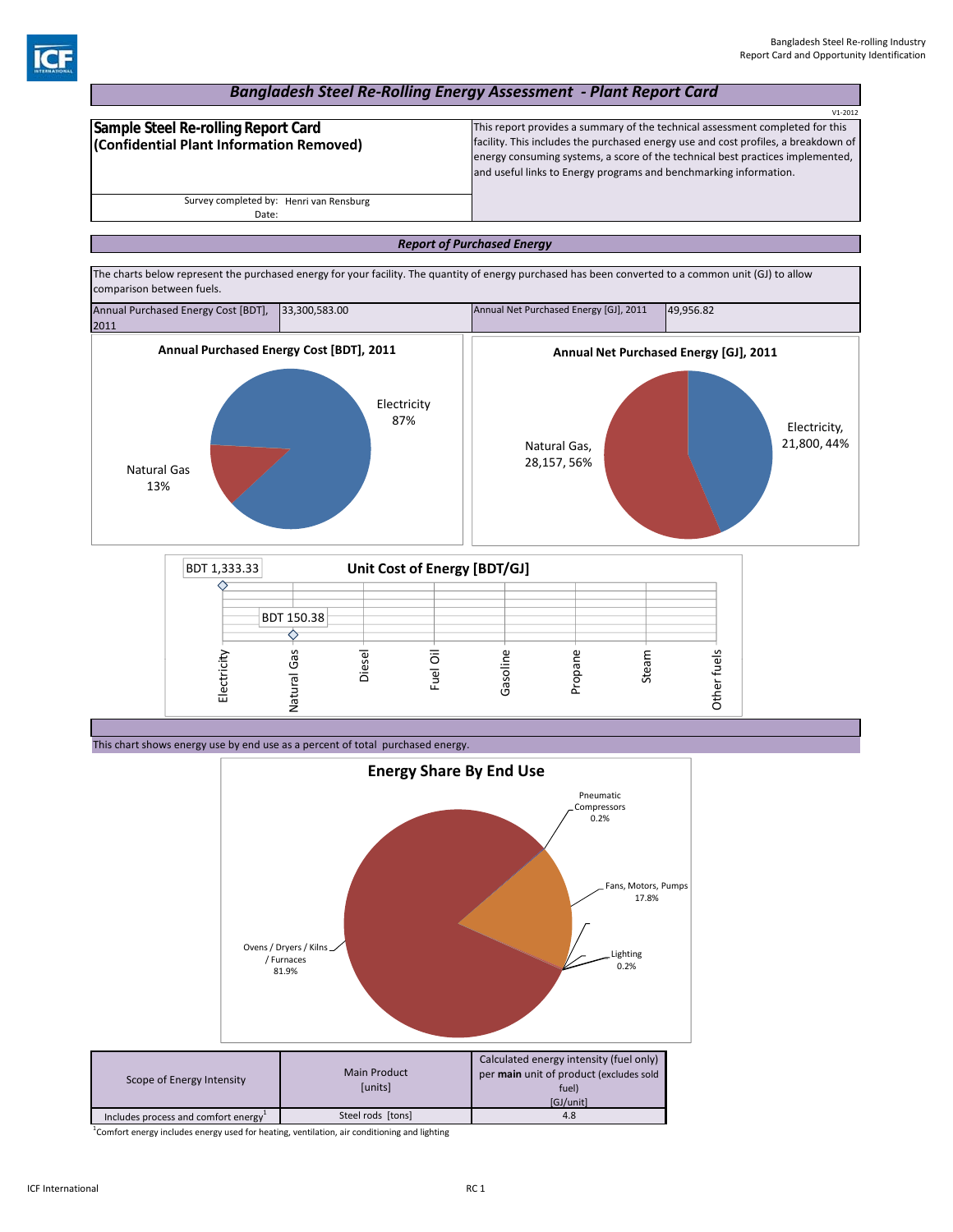



• Carbon Trust (UK): www.carbontrust.co.uk/cut‐carbon‐reduce‐costs/products‐services/technology‐advice/

• Office of Energy Efficiency (CAN): http://oee.nrcan.gc.ca/industrial/technical‐info/

• Industrial Technologies Program (US): www1.eere.energy.gov/industry/bestpractices/

• Sustainable Energy Authority of Ireland (IRL): www.seai.ie/Your\_Business/Large\_Energy\_Users/Resources/

• Swedish Energy Agency (SWE): www.energimyndigheten.se/en/Energy‐efficiency/Companies‐and‐businesses/Programme‐for‐improving‐energy‐efficiency‐in‐ energy‐intensive‐industries‐PFE/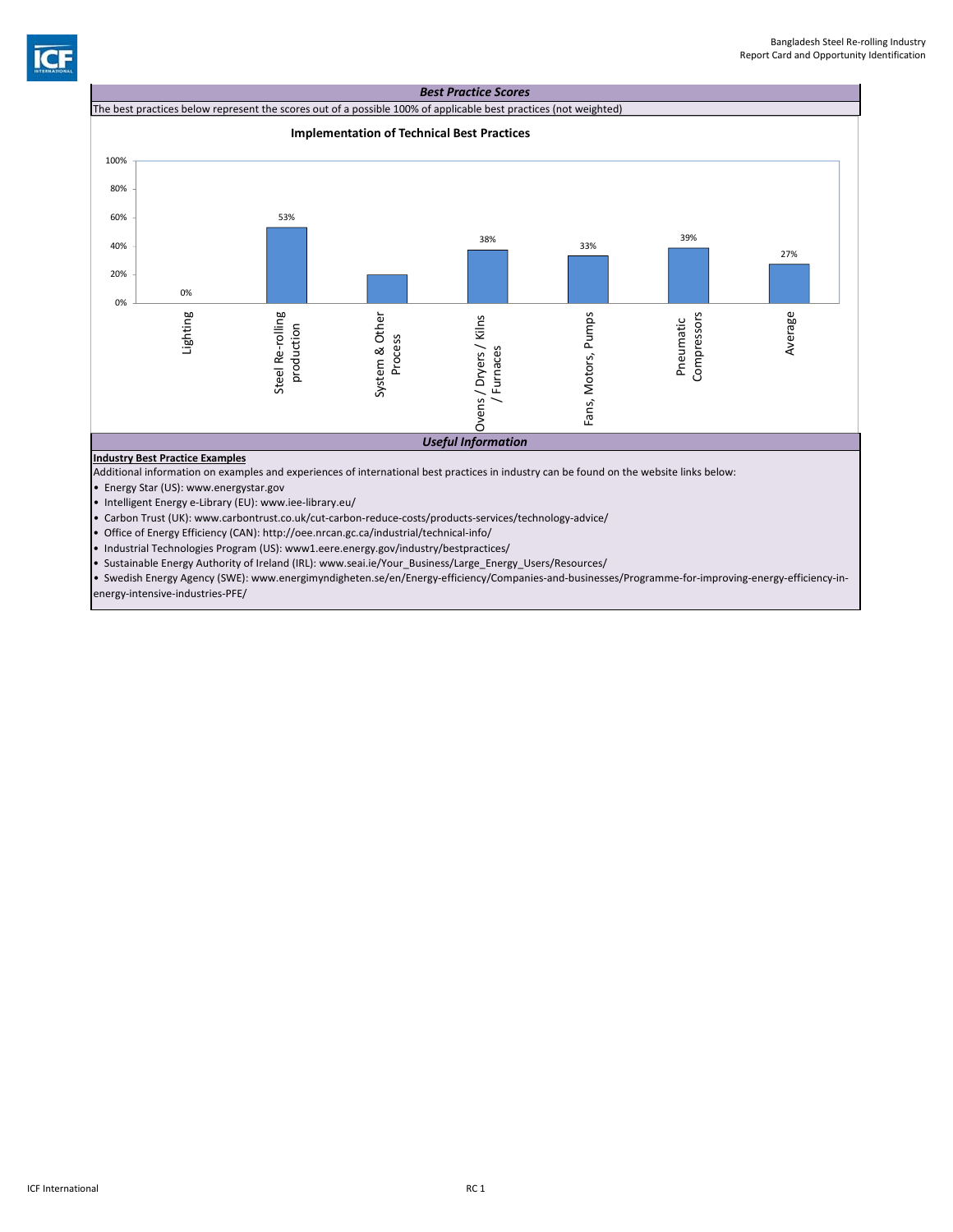## *Bangladesh Industrial Energy Assessment and Management Study ‐ Opportunities Identification*

# **Technical Energy Management Opportunities**

The following table prioritizes energy savings opportunities<sup>5</sup> (high, medium and low energy savings potential in each area) in your facility, in terms of your current energy use and implementation of best practices. The opportunities listed include their approximate annual savings for each end use.

**Press here to sort opportunities**

**Warning: any data entered in column B of this tab will be erased**

| The largest area of opportunity for energy savings in this facility is:                                                                          |                                                     |                                       |                  |                                                           |                     |                                                        |                                           |
|--------------------------------------------------------------------------------------------------------------------------------------------------|-----------------------------------------------------|---------------------------------------|------------------|-----------------------------------------------------------|---------------------|--------------------------------------------------------|-------------------------------------------|
| <b>Steel Re-rolling production</b>                                                                                                               | Maximum<br>potential<br>Savinas'                    | <b>Energy</b><br>Savings <sup>7</sup> | GHG <sup>6</sup> | Maximum<br><b>Potential Energy</b><br>Cost Savinas        | Measure Lib Tab No. | Relative<br><b>Implementation</b><br><b>Difficulty</b> | Relative<br><b>Implementation</b><br>Cost |
| <b>High Priority End-use</b>                                                                                                                     | [%]                                                 | [GJ]                                  | [ton]            | [BDT]                                                     |                     |                                                        |                                           |
| Optimize temperature levels in the furnace: Savings of up to 8-10% of Furnace<br>natural gas energy use.                                         | 10.00%                                              | 1314                                  | 426              | 423,413                                                   | $S-10$              | Low                                                    | Low                                       |
| Maintain desired air pressure at the gas burners: Save up to 3% of Furnace<br>natural gas energy use.                                            | 3.00%                                               | 394                                   | 128              | 127,024                                                   | $S-8$               | Low                                                    | Low                                       |
| Minimize overheating of material to reduce scale losses: Savings of up to 5-7%<br>of Furnace energy use                                          | 7.00%                                               | 1336                                  | 298              | 1,485,799                                                 | $S-12$              | Low                                                    | Low                                       |
| Monitor temperatures of flue gas and air at inlet and outlet ports in the<br>recuperator: Savings of up to 3% of furnace natural gas energy use. | 3.00%                                               | 394                                   | 128              | 127,024                                                   | $S-28$              | Low                                                    | Low                                       |
| Optimize furnace hearth loading in accordance with rated furnace capacity:<br>Savings of up to 5-10% of Furnace natural gas energy use.          | 10.00%                                              | 1314                                  | 426              | 423,413                                                   | $S-13$              | Low                                                    | Low                                       |
| Maintain insulation of ducts carrying preheated air: Savings of up to 5% of<br>Furnace natural gas energy use.                                   | 5.00%                                               | 657                                   | 213              | 211,707                                                   | $S-21$              | Low                                                    | Low                                       |
| Automatic controls of furnace temperature and pressure: Savings of up to 5-<br>12% of Furance Natural gas energy use.                            | 12.00%                                              | 1577                                  | 512              | 508,096                                                   | $S-2$               | Medium                                                 | Medium                                    |
| Rolling mill optimization: Savings of up to 15% of rolling electrical motor energy<br>used.                                                      | 15.00%                                              | 266                                   | 120              | 760,542                                                   | $S-6$               | High                                                   | High                                      |
| High-Efficiency Recuperators: Savings of up to 10-15% of Furnace natural gas<br>energy use.                                                      | 15.00%                                              | 1971                                  | 639              | 635,120                                                   | $S-1$               | High                                                   | High                                      |
| Ovens / Dryers / Kilns / Furnaces                                                                                                                | <b>Maximum</b><br>potential<br>Savinas'             | <b>Energy</b><br>Savings <sup>7</sup> | GHG <sup>6</sup> | <b>Maximum</b><br><b>Potential Energy</b><br>Cost Savinas |                     |                                                        |                                           |
| <b>High Priority End-use</b>                                                                                                                     | [%]                                                 | [GJ]                                  | [ton]            | [BDT]                                                     |                     |                                                        |                                           |
| Preventative maintenance: savings of 5% of heating energy use                                                                                    | 5.0%                                                | 1278                                  | 213              | 1,061,285                                                 | 28, 33, 41, 55      | Low                                                    | Low                                       |
| Air curtains: savings of 15% of heating energy use                                                                                               | 15.0%                                               | 3834                                  | 639              | 3,183,855                                                 | 23,50               | Low                                                    | Medium                                    |
| Control air-fuel ratio through flue gas monitoring: 2 to 15% savings in energy                                                                   | 15.0%                                               | 3834                                  | 639              | 3,183,855                                                 | 120, 121, 122, 123  | Medium                                                 | Medium                                    |
| Advanced heating and process control: savings of 10% of energy use                                                                               | 10.0%                                               | 2556                                  | 426              | 2,122,570                                                 | 26, 38, 46, 53      | Medium                                                 | Medium                                    |
| Infrared ovens and/or use of radiant heat instead of convection heating:<br>avings of 5% - 15% of heating energy use                             | 15.0%                                               | 3834                                  | 639              | 3,183,855                                                 | 30                  | High                                                   | Medium                                    |
| <b>System Practice - Electricity</b>                                                                                                             | <b>Maximum</b><br>potential<br><b>Savinas</b>       | <b>Energy</b><br>Savings <sup>7</sup> | GHG <sup>6</sup> | Maximum<br><b>Potential Energy</b><br>Cost Savinas        |                     |                                                        |                                           |
| <b>High Priority End-use</b>                                                                                                                     | [%]                                                 | [GJ]                                  | [ton]            | [BDT]                                                     |                     |                                                        |                                           |
| Electricity demand management control system: cost savings only (no energy                                                                       |                                                     | $\mathbf 0$                           | $\mathbf 0$      | $\mathbf 0$                                               | 119                 | Medium                                                 | Low                                       |
| ub-metering and interval metering: save up to 5% for all fuel sources                                                                            | 5.0%                                                | 872                                   | 230              | 1,453,323                                                 | $\mathbf 1$         | Medium                                                 | Medium                                    |
| HE dry-type transformers: save 1% in electrical energy use                                                                                       | 1.0%                                                | 174                                   | 46               | 290,665                                                   | $\overline{3}$      | High                                                   | High                                      |
| Integrated control system: save up to 8% for all fuel sources.                                                                                   | 8.0%                                                | 1395                                  | 367              | 2,325,316                                                 | $\overline{2}$      | High                                                   | High                                      |
| <b>Fans, Motors, Pumps</b>                                                                                                                       | <b>Maximum</b><br>potential<br>Savinas <sup>7</sup> | <b>Energy</b><br>Savings <sup>7</sup> | GHG <sup>6</sup> | <b>Maximum</b><br><b>Potential Energy</b><br>Cost Savinas |                     |                                                        |                                           |
| <b>High Priority End-use</b>                                                                                                                     | [%]                                                 | [GJ]                                  | [ton]            | [BDT]                                                     |                     |                                                        |                                           |
| mpeller trimming: save up to 15% in pump energy use                                                                                              | 15.0%                                               | 65                                    | 21               | 130,495                                                   | 69                  | Low                                                    | Low                                       |
| Fan impeller trimming or inlet guide vanes: save 15% in fan energy use                                                                           | 15.0%                                               | 36                                    | 11               | 72,384                                                    | 74                  | Low                                                    | Low                                       |
| High/premium efficiency motors for pumps: motor energy savings of 0.8 to 8%                                                                      | 8.0%                                                | 35                                    | 11               | 69,597                                                    | 68                  | Low                                                    | Medium                                    |
| High/premium efficiency motors for fans: motor energy savings of 2%                                                                              | 2.0%                                                | 5                                     | $\overline{2}$   | 9,651                                                     | 73                  | Low                                                    | Medium                                    |
| Premium efficiency control with ASDs: save 20% in pumping energy use                                                                             | 20.0%                                               | 87                                    | 27               | 173,994                                                   | $71\,$              | Medium                                                 | Medium                                    |
| Premium efficiency control with ASD: save 20% in fan energy use                                                                                  | 20.0%                                               | 48                                    | 15               | 96,512                                                    | 76                  | Medium                                                 | Medium                                    |
| Premium efficiency control with ASDs: save 20% in motor energy use                                                                               | 20.0%                                               | 1047                                  | 331              | 2,094,720                                                 | 35                  | Medium                                                 | Medium                                    |
| Correctly sized motors: savings of 2% of motor energy use                                                                                        | 2.0%                                                | 118                                   | 37               | 236,523                                                   | 80                  | Medium                                                 | Medium                                    |
| Optimization of pumping system: savings of up to 17% of pumping energy use                                                                       | 17.0%                                               | 74                                    | 23               | 147,895                                                   | 70                  | High                                                   | Medium                                    |